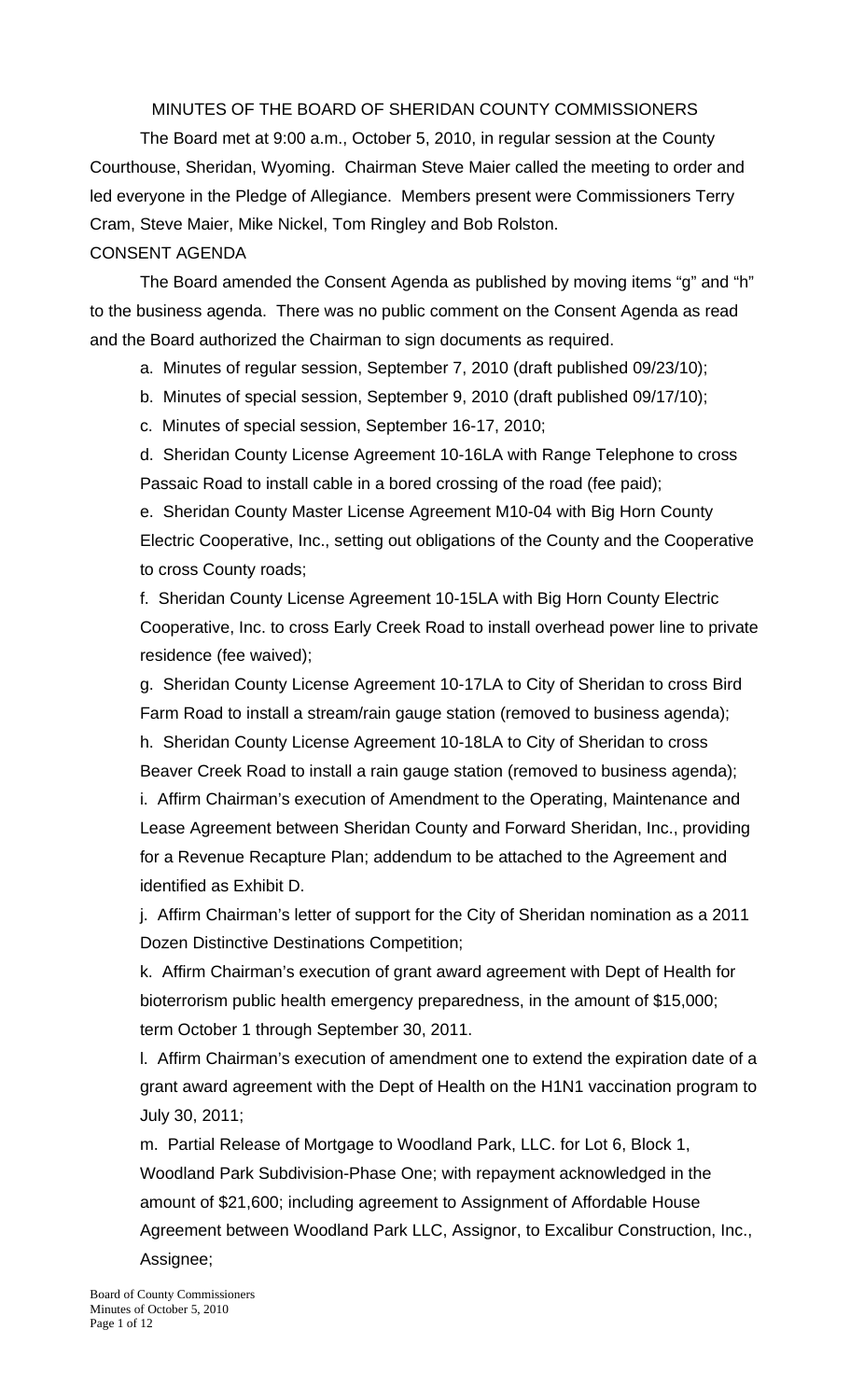n. Release of Mortgage to Stonemill Construction, LLC. for Lot 3, Block 2, Woodland Park Subdivision-Phase One; with repayment acknowledged in the amount of \$21,400;

o. Partial Release of Mortgage to Woodland Park, LLC for Lot 18, Block 5, Woodland Park Subdivision—Phase One; with repayment acknowledged in the amount of \$21,600; including agreement to Assignment of Affordable Housing Agreement between Woodland Park, LLC, Assignor, and Excalibur Construction, Inc., Assignee;

p. Partial Release of Mortgage to Woodland Park, LLC for Lot 3, Block 1, Woodland Park Subdivision—Phase One; with repayment acknowledged in the amount of \$21,600; including agreement to Assignment of Affordable Housing Agreement between Woodland Park, LLC, Assignor, and Excalibur Construction, Inc., Assignee;

q. County Airport vouchers for September;

r. General County vouchers for September.

Board of County Commissioners Minutes of October 5, 2010 **SEPTEMBER 2010 INTERIM MID-MONTH WARRANTS VENDOR CONSUMING AMOUNT AMOUNT DESCRIPTION** ACT INC **ACT INC ACT INC EXECUTE:**  $$3,349.26$  **PHONE SVC** ALLTEL \$27.31 CELL PHONE SVC AMERICAN FAMILY LIFE INS CO  $$1,400.08$  PREMIUM BIG HORN CNTY ELECTRIC CO-OP \$18.00 UTILITIES CATERPILLAR FIN SERVICES CORP \$38,649.05 MTR GRADER PMT CHARLES W BASSETT **\$3,971.04** S3.971.04 LEASE PMTS CIT-CO FEDERAL CREDIT UNION \$4,364.70 MONTHLY PAYROLL TRANSFERS CITY OF SHERIDAN  $$1,689.57$  UTILITIES DELTA DENTAL **Example 20 and 20 and 20 and 38,492.20** PREMIUM DEX MEDIA WEST **\$28.40** ADVERTISING EBMS \$1,897.67 FLEX PLAN FEDEX SHIPPING SHIPPING SALL SALL SALL SALL SHIPPING SHIPPING GREAT AMERICA NETWORKS \$44.44 CONF CALLING HOME DEPOT CREDIT SERVICES 673.61 BARK HUB INT'L MOUNTAIN STATES **\$50.00** \$50.00 NOTARY BOND ICMA RETIREMENT TRUST TERM SA,690.76 SEPTEMBER KBM&M INC BIG HORN SANITATION \$310.60 PORT TLTS MASTERCARD \$6,949.97 SEPT BILLS MATTHEW BENDER & CO **\$546.32** LITERATURE MONTANA DAKOTA UTILITIES  $$10,390.42$  UTILITIES MORRIS, MIKE **1998 ELECTION MEALS** 522.89 ELECTION MEALS NCPERS GROUP LIFE INS THE INS THE SALE OF SALE OF THE SET OF PRUDENTIAL LIFE ORCHARD TRUST TRUST THE SECONDUCT COMPUTER SECTION AND TRUST TO A SECONDUCT SECTION AND TRUST TO A SECONDUCT S POWDER RIVER ENERGY CORP \$25.66 UTILITIES Research to the set of the set of the set of the set of the set of the set of the set of the set of the set of the set of the set of the set of the set of the set of the set of the set of the set of the set of the set of t RANGE TELEPHONE CO-OP \$279.82 PHONE SVC RENEW **\$300.00** REGISTRATION SHERIDAN AREA WATER SUPPLY **8546.70** \$546.70 WATER SHERIDAN CHAMBER OF COMMERCE \$41.00 CHAMBER BUCKS SHERIDAN CNTY TREAS HEALTH INS \$126,551.00 HEALTH INS/FLEX PLAN FEE SHERIDAN CNTY TREAS PAYROLL TAX \$127,980.39 941 SHERIDAN CNTY TREASURER \$131,383.08 REIMB CAP TAX WARRANT STAPLES ADVANTAGE \$556.09 SUPPLIES STORY PARK BOARD \$15,750.00 STORY PARK IMPROV SWANSON SERVICES CORP  $$1,794.29$  COMMISSARY ORDERS TOWN OF CLEARMONT **1200 CONTROLLERY** \$64.00 UTILITIES UNITED LIFE INSURANCE CO  $$1,425.87$  SEPTEMBER UNITED STATES POSTAL SVC  $$4,000.00$  POSTAGE US BANK CORPORATE REAL ESTATE \$750.00 OFFICE RENT VERIZON WIRELESS **\$1,892.60** CELL PHONE SVC WACO **120 REGISTRATIONS** 3170.00 REGISTRATIONS WEST PAYMENT CENTER  $$1,466.25$  INFO CHGS

Page 2 of 12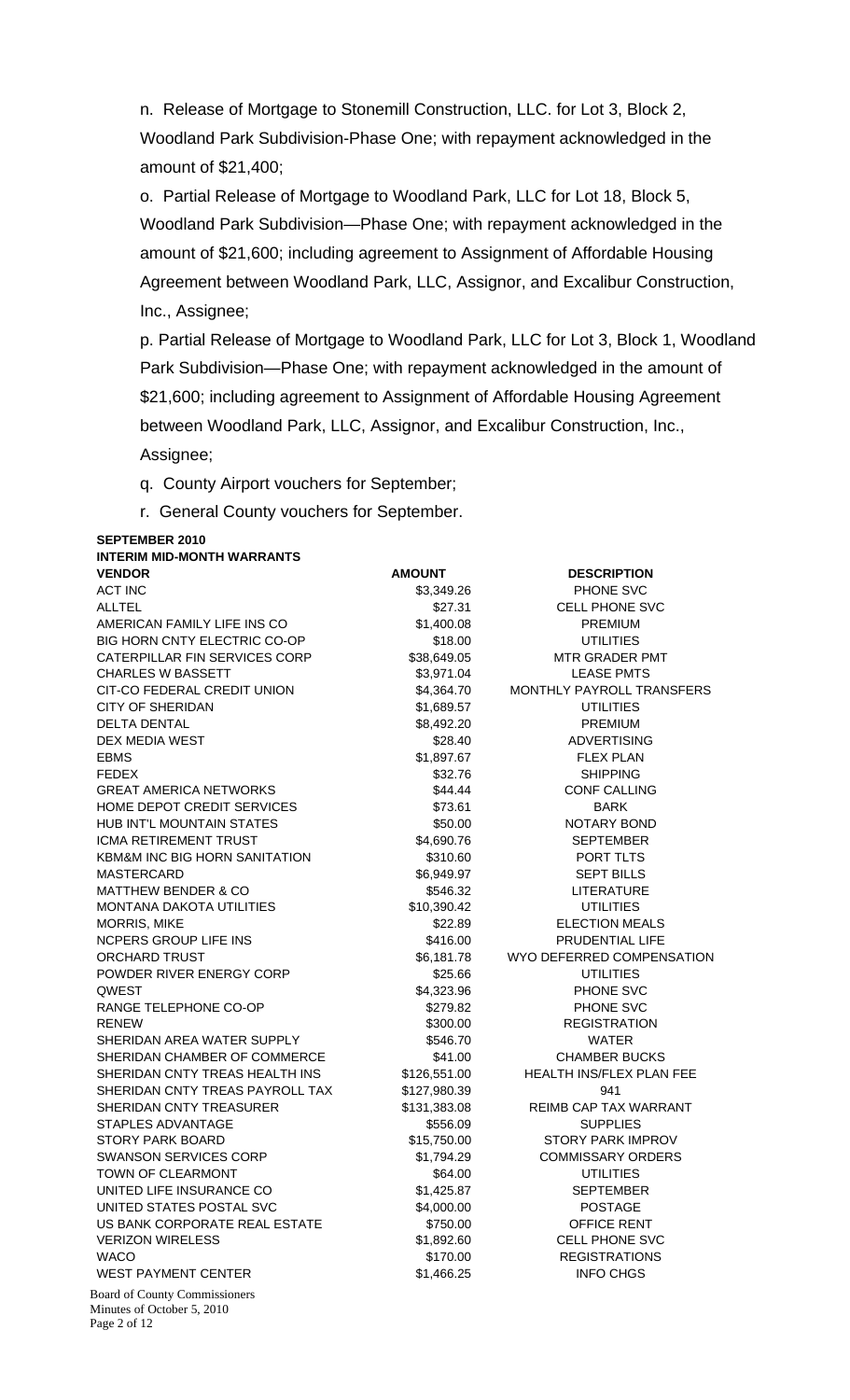WHEELED COACH INDUSTRIES \$126,767.00 2011 FORD AMBULANCE WRIGHT EXPRESS THE SECOND STATE STATES AND STATES SALES AND SECOND STATES SALES AND THE SECOND STATES AND STATES WYO CHILD SUPPORT ENFORCEMENT **\$140.00** MONTHLY CHILD SUPPORT WYO RETIREMENT SYSTEM  $$75,055.53$  SEPTEMBER WYO WORKERS COMPENSATION DIV \$7,984.47 SEPTEMBER **TOTAL MID-MONTH INTERIM WARRANTS PAID \$731,032.76 GENERAL COUNTY WARRANTS**  A PLUS PLUMBERS **\$668.40** REPAIR PUMP STATION ADVOCACY & RESOURCE CENTER \$3,750.00 1% OPT SALES TAX PMT ALL AMERICAN HEATING & COOLING \$151.31 SVC FURNACE AMERICAN RED CROSS  $$5,000.00$  1% OPT SALES TAX PMT ASSOCIATED CONST ENGINEERING **\$5,152.00** CRTHSE HVAC UPGRADE ATTORNEYS AT LAW OF WYO **\$213.75** LEGAL BARKING, KENDALL \$9.53 ADHESIVE BATTERY ZONE BTTY BELOW BOOK AND STRAIGHTY BENTLEY SYSTEMS **SALE IN THE SET OF SUBSCRIPTION** BERRY, DAVID \$540.00 CONT LABOR, DEP CORONER BIG HORN MTN COUNTRY COALITION \$3,125.00 1% OPT SALES TAX BIG HORN RADIOLOGY **1992 12:00 SSTS.00** S315.00 INVOL HOSP BIG HORN TRUCKING **\$21,293.25** HAULING BILLINGS EXTINGUISHING SYS TECH \$133.00 SERVICE BLOEDORN LUMBER \$7.24 LUMBER BOB BARKER CO \$507.86 SUPPLIES BOBS PEST CONTROL **Example 2018** SERVICE \$35.00 SERVICE BOB'S SUPER CLEAN \$1,174.29 REMEDIATION BRESNAN COMMUNICATIONS 673.27 CABLE TV CARLSON, KATIE \$19.50 MILEAGE CARQUEST AUTO PARTS **1999 120 STARTS** 344.92 PARTS CARR, THOMAS \$1,000.00 STG FACILITY LEASE PMT CARROLL, PETE **\$300.00** S300.00 MILEAGE CARTRIDGE WORLD **\$51.96** CTDGS CBM FOOD SERVICE **1990 CBM FOOD SERVICE** 6 CBM St9.185.73 INMATE MEALS CDW GOVERNMENT INC  $$1,031.67$  SUPPLIES CED INC **EXECUTE:** S194.40 LAMPS CHAMPION FERRIES FUNERAL HOME \$8,540.00 RMVL, TRANSPORT, SERVICES CHILD ADVOCACY SVC OF THE BIG HORNS \$2,500.00 1% OPT SALES TAX PMT CITY LANDFILL **the contract of the CITY LANDFILL the contract of the CITY LANDFILL** CLARION ASSOCIATES  $$4,322.00$  CONSERVATION DESIGN CMG WYOMING LLC **1.2.2006** S363,598.29 METZ RD COLLINS COMMUNICATIONS \$70.00 INTERNET COMFORT TELECOMMUNICATIONS \$542.38 SERVICE COMPUTER SOFTWARE ASSOCIATES \$100.00 WEBHOST FEE CORRECTIONAL HEALTHCARE COUNTRY HOSPITAL FOR ANIMALS \$155.00 BOARDING, MEDICAL CRESCENT ELECTRIC SUP **\$49.40** S49.40 LAMPS CULLIGAN OF SHERIDAN **\$39.00** \$39.00 WATER DELL MARKETING LP \$3,230.07 DESKTOPS DOG & CAT SHELTER  $$7,750.00$  1% OPT SALES TAX PMT DOWNTOWN SHERIDAN ASSN \$2,500.00 1% OPT SALES TAX PMT ED HAMMER INC **EXECUTE:** The Second Second Second Second Second Second Second Second Second Second Second Second Second Second Second Second Second Second Second Second Second Second Second Second Second Second Second Seco ELECTION SYSTEMS & SOFTWARE  $$5,724.80$  AUTOMARK ENTECH INC **ENTECH INC** \$34,218.50 SHERIDAN CNTY RD 80 FARMERS CO-OP OIL CO **\$2,648.89** FUEL FASTENAL \$141.18 SUPPLIES FECK, SUSAN \$39.00 MILEAGE FERRIES, JAY \$270.00 CONT LABOR FERRIES, MARK \$150.00 CORONER FORWARD SHERIDAN \$5,600.00 1% OPT SALES TAX PMT, CONF SUP FREE CLINIC **EXECUTE:** THE SECOND S2,500.00 1% OPT SALES TAX PMT FRY CONSTRUCTION 61,127.00 REPAIR FOUNDATION GAMMEL, CASSANDRA \$36.50 MILEAGE GASES PLUS \$633.28 SUPPLIES GREASE MONKEY **\$67.96** OIL CHNGS HANSEN & MEADORS LLC  $$155.49$  COURT REPORTING HEALY LAW FIRM **the contract of the COVID-S** to the S906.25 **LEGAL** HOLIDAY INN **\$445.00** CODGING IDENTIX INC \$6,042.00 MAINT INFORMATION SYSTEMS CONSULTING \$40.40 \$40.40 KIT

\$18,701.68 INMATE MEDICAL SVC

Board of County Commissioners Minutes of October 5, 2010 Page 3 of 12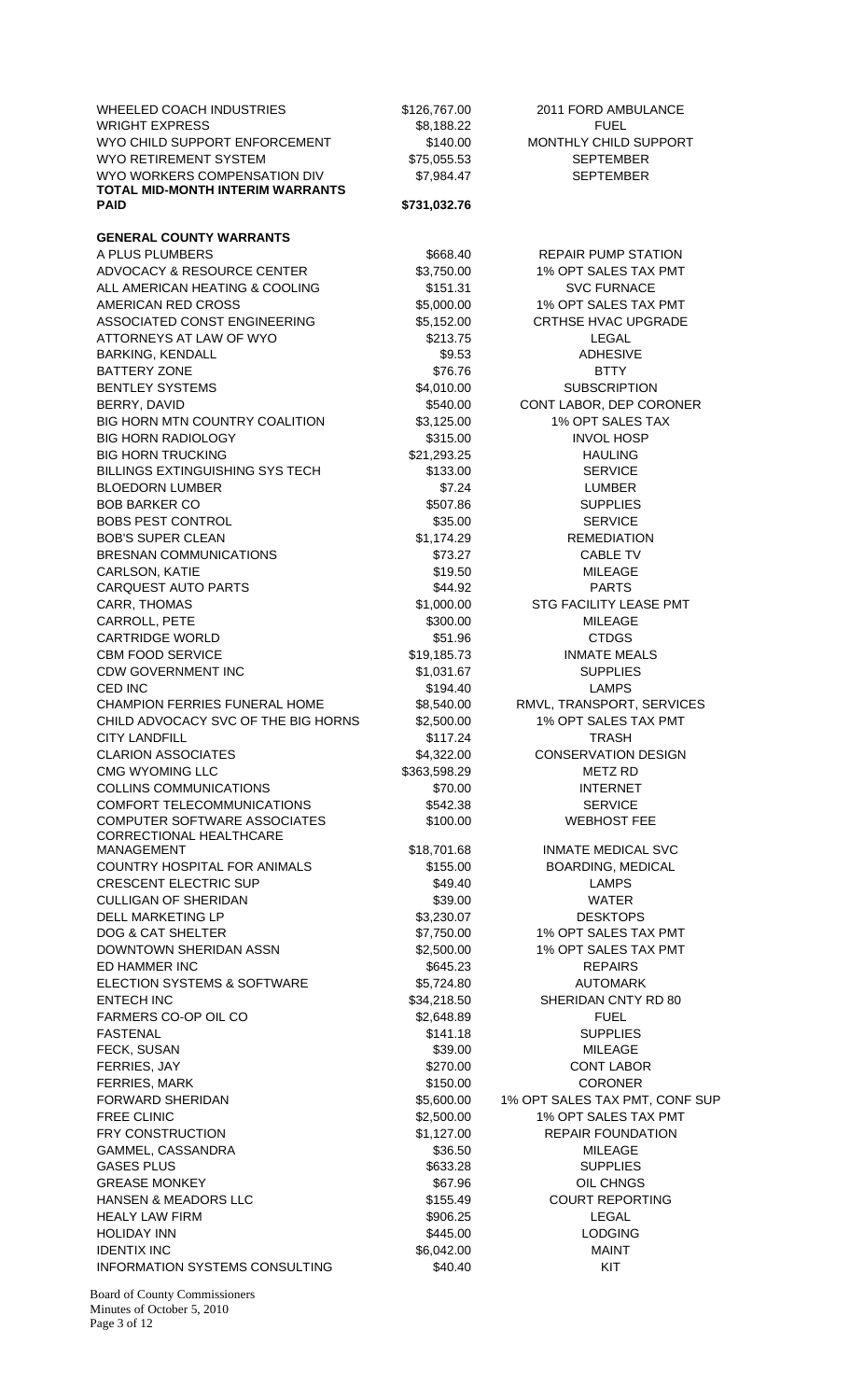Board of County Commissioners Minutes of October 5, 2010 INTERIOR IMAGES **1990 COVERING** \$2,283.30 WINDOW COVERING JACOBSON, TAMMY **1992 1993 1993 1994 1995 1996 24.50 RECORDS** JIFFY LUBE \$85.98 OIL CHNGS JLN NETWORKING **\$879.00** \$879.00 SPILLMAN MAPPING JUVENILE JUSTICE JT POWERS BD \$42,500.00 1% OPT SALES TAX PMT K B COMMERCIAL PRODUCTS 6248.46 CLNRS KBM&M INC BIG HORN SANITATION \$220.30 PORT TLT KINNAIRD LAW OFFICE **\$1,293.75** LEGAL KMART \$65.67 SUPPLIES KNECHT HOME CENTER **SUPPLIES** \$56.60 SUPPLIES LANNANS SUPPLY **121.15** SUPPLIES LAYA, GARY \$147.92 MAINT LOCO PRINTING **EXECUTE: 1999 TELECO PRINTING** BUS CARDS MARK'S PLUMBING PARTS **\$139.89** PARTS MATTHEW BENDER & CO \$232.52 LITERATURE MCM GENERAL CONTRACTORS  $$4,440.00$  EQUIPMENT RENTAL MEMORIAL HOSPITAL 672.953.09 MIKES ELECTRIC INC \$882.07 ELECTRICAL WORK MOUNTAIN VIEW BUILDING **\$48,377.54** CRUSHED BASE MATERIAL NAPA AUTO PARTS THE RESERVE SECTION AND STRUCK STATES AND RESERVE THE PARTS NATIONAL ACADEMIES OF EMERGENCY DISPATCH **850.00** CERTIFICATION NATIONAL BUSINESS SYSTEMS  $$1,323.24$  MVR POSTCARDS NO WYO MENTAL HEALTH \$6,250.00 1% OPT SALES TAX PMT NOVUS AUTO GLASS \$55.00 WINDSHLD RPR OBERMUELLER, RENEE' \$30.74 WACO GIFT O'BRYAN, CAROL A CCR **being a country of the system of the system of the SS**98.35 COURT REPORTING ODELL CONSTRUCTION INC  $$48,730.50$  PUB HLTH BLDG UPGRADES OXFORD INC **6.16,998.46** S16,998.46 CALCIUM CHLORIDE P P R LLC **86,675.00** REPAIRS PAETEC **being a contract that the service** term in the service service service term in the service of the service PAVEMENT MARKINGS **1998** 8325.00 RESTRIPE PARKING LOT PETERBILT OF WYOMING **\$3,538.08** \$3,538.08 PARTS PHOTO FINISH **BULGARY CARD \$39.99** MEMORY CARD PITNEY BOWES **SUPPLIES 357.48** SUPPLIES PLAINS TIRE COMPANY **1998 1.295.98** TIRES, REPAIR POLK GOVERNMENT **\$310.00** PUBLICATION POSTMASTER  $$44.00$  POSTMASTER POWDER RIVER HTG & AIR COND \$150.00 \$150.00 MAINT POWDER RIVER POWER **by the CONDER RIVER POWER** \$21.62 PARTS POWER HAWK TECHNOLOGIES **\$170.16 BATTERY** PRESTO PRINT & COPY SVCS \$61.84 PRINTING PRILL BROTHERS INC **81,574.62** MAINT PTOLEMY DATA SYSTEMS  $$3,397.00$  IT SVC Q BUSINESS SOURCE \$468.32 CHECKS QUICK PRINTING **\$228.00** PRINTING **\$228.00** PRINTING QUILL CORPORATION \$626.83 SUPPLIES RANCHHAND FENCING **1200 CHANGES** 36,581.73 FENCING RAPID FIRE PROTECTION 6250.00 INSPECTION RED EAGLE OIL CO \$18,847.20 DIESEL REDLE, MATTHEW **\$342.00** \$342.00 MILEAGE REP SERVICES LLC  $$296.40$  STROBE ROETECH INC **between the set of the set of the set of the set of the set of the set of the set of the set of the set of the set of the set of the set of the set of the set of the set of the set of the set of the set of the** SANOFI PASTEUR INC **\$6,758.09** SANOFI PASTEUR INC SCHAEFER, KATIE \$32.19 WACO GIFT SCHONENBACH, KATHIE \$65.00 MILEAGE SENIOR CITIZENS CENTER \$7,500.00 1% OPT SALES TAX PMT SERVALL UNIFORM & LINEN SUP \$42.82 TOWELS SHERIDAN ACE HARDWARE \$86.13 TOOLS SHERIDAN AREA RURAL FIRE PROTECTION DIST \$12,500.00 RESCUE AGMT SHERIDAN ARTS COUNCIL **1998** 1% OPT SALES TAX PMT SHERIDAN BRAKE & ALIGNMENT **\$181.95** 8181.95 SHERIDAN CHAMBER OF COMMERCE \$3,012.50 1% OPT SALES TAX PMT, MTG SUP SHERIDAN CNTY & PRO ATTNY TRUST ACCT \$14.60 COPY CHGS SHERIDAN CNTY AIRPORT \$107,985.00 SHERIDAN CNTY CLERK OF DISTRICT **\$32.55** SUPPLIES FOR TRIAL SHERIDAN CNTY CONSERVATION DIST \$3,750.00 1% OPT SALES TAX PMT SHERIDAN CNTY FAIR ASSN \$47,916.67 SHERIDAN CNTY FIRE BOARD \$3,750.00 1% OPT SALES TAX

Page 4 of 12

1% OPT PMT, FXD COST PMT, INV HOSP, SUP, REC 1% OPT PMT, FXD COST PMT, LEASE, HNG WORK 1% OPT SALES TAX PMT, FIXED COST PMT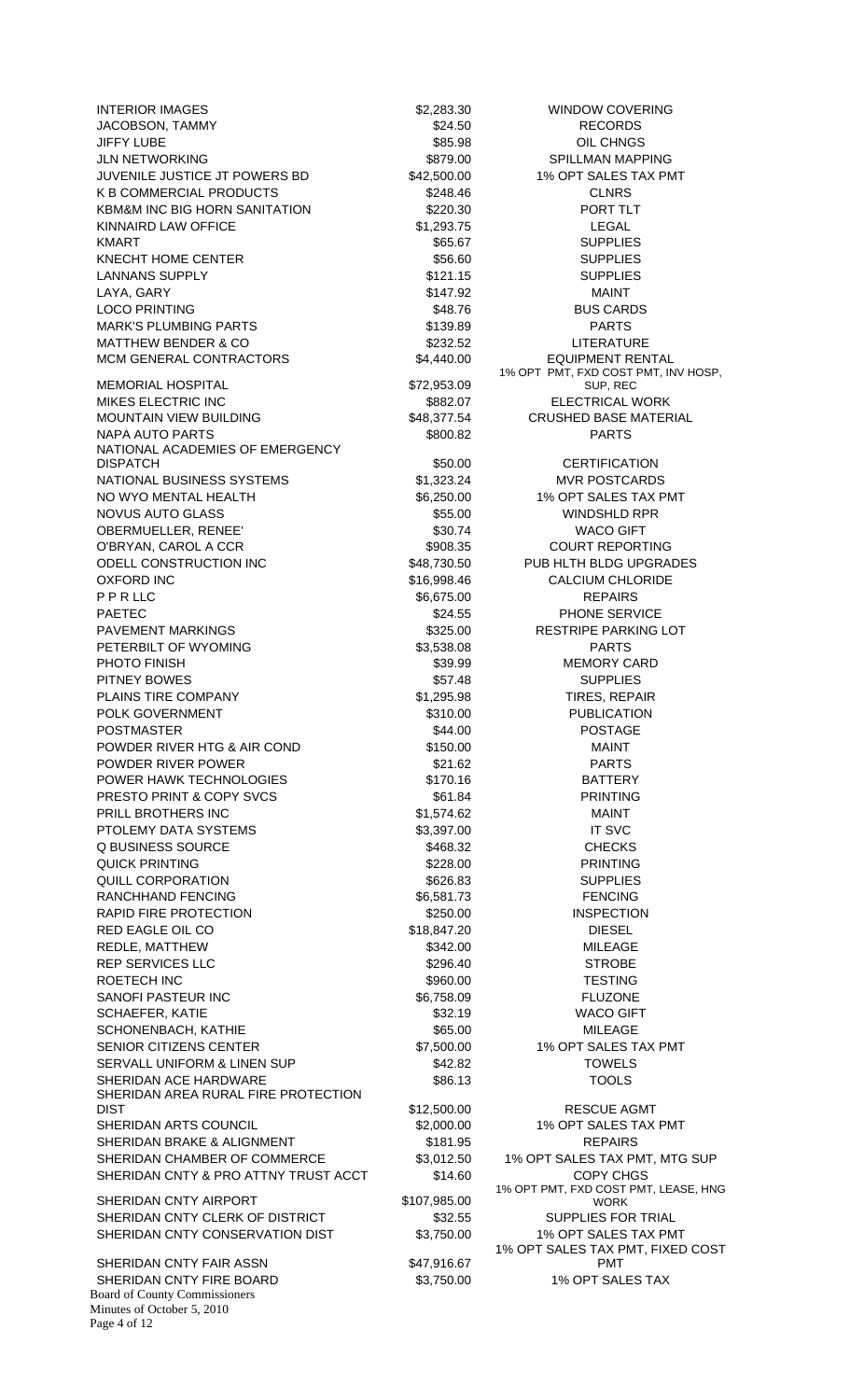SHERIDAN CNTY FULMER PUBLIC LIBRARY \$113,916.67 SHERIDAN CNTY HISTORICAL SOCIETY 65,000.00 1% OPT SALES TAX PMT SHERIDAN CNTY SEARCH & RESCUE \$3,750.00 1% OPT SALES TAX PMT SHERIDAN CNTY SHERIFF **\$20.00** FINGERPRINT CARDS SHERIDAN CNTY TREASURER \$148.82 PROP TAX SHERIDAN CNTY WEED & PEST \$1,152.00 CHEMICAL MOW SHERIDAN COMMERCIAL CO **\$405.50** SUPPLIES SHERIDAN COMMUNITY LAND TRUST \$5,000.00 1% OPT SALES TAX PMT SHERIDAN COMPUTER INC **\$239.95** CARTRIDGE SHERIDAN ELECTRONICS **\$30.98** BATTERIES SHERIDAN HOUSING ACTION COMMITTEE \$5,000.00 1% OPT SALES TAX PMT SHERIDAN INTERNAL MEDICINE \$516.00 MED EXP SHERIDAN MEDIA **\$400.00** \$400.00 ADVERTISING SHERIDAN MOTOR **\$374.92** REPAIRS SHERIDAN PRESS \$11,219.64 ADVERTISING SHERIDAN SEED CO \$34.99 K9 FOOD SHIPTONS BIG R \$370.12 PARTS SOLVE IT INC **SALUT A SALUT SEXUAL SOLVE IT INC** SOLVE IT INC SOURCE OFFICE PRODUCTS 5960.18 \$960.18 SUPPLIES SOUTH SHERIDAN MEDICAL CENTER \$50.00 SOUTH SHERIDAN MEDICAL CENTER SPEARFISH AMBULANCE SERVICE \$3.00 CPR CARDS ST. VINCENT HEALTHCARE \$169.17 FACILITY CHG STEVES TRUCK SERVICE THE SERIES AND S28.28 THE PARTS STRAHAN & ASSOCIATES PC **SECUTES A SECUL ASSOCIATES** PC **SECULE ASSOCIATES** PC **SECULE ASSOCIATES** SYSCO FOOD SERVICES **\$332.88** SUPPLIES TW ENTERPRISES INC **S637.70** SERVICE GENERATOR THE COUNTRY BOUNTY **\$128.00** \$128.00 ADVERTISING THE WYOMING BUSINESS REPORT **\$19.97** SUBSCRIPTION THOMAS L BENNETT MD  $$3,660.00$  TESTIMONY, TRAVEL THOMPSON, ALLEN **1999 CONTROL** 224.94 **REIMB FOR EQUIP** THOS Y PICKETT & CO **\$1,100.00** \$1,100.00 VALUATION CONTRACT THYSSENKRUPP ELEVATOR THE SELEMENT STATES AND STATES AND STATES AND THE SELEMENT THE SELEMENT STATES AND THE STATES AND THE SELEMENT STATES AND THE SELEMENT STATES AND STATES AND STATES AND STATES AND STATES AND STATES AND TIRE-RAMA \$198.50 REPAIRS TOP OFFICE PRODUCTS TOP S5,115.35 COPY CHGS, STOOLS, SUP TOWN OF DAYTON GALLERY AND SALL CONDUCT SHESS ON THE RESCUE AGMT TSP INC **EXECUTE:** TSP INC **EXECUTE:**  $$5,504.90$  ENGINEERING ULTRAMAX AMMUNITION \$5,047.00 AMMO VISTA WEST ENGINEERING  $$56,277.72$  ENGINEERING VOLUNTEERS OF AMERICA \$20,100.00 1% OPT SALES TAX PMT, SCREENINGS WPCI 800 SCREENING NEWSLET SALES AND SCREENING SCREENING WAREHOUSE MARKET **12000 SETS** \$1,025.85 SUPPLIES WAY OIL CONTROL CONTROL CONTROL CONTROL CONTROL CONTROL S87.80 FUEL WENCKUS, JEFFREY **191.05** S191.05 HRS, MILEAGE WEST PAYMENT CENTER **1.734.00** S1.734.00 LITERATURE WESTERN MUNICIPAL CONST OF WYO \$155,299.90 SCA WTRLINE EXTENSION WILLIAMSON, WANDA **\$190.50** \$190.50 MILEAGE WILLIS, KENTZ **19.15** MEAL, SUPPLIES WORDEN, WESLEY **\$180.00** \$180.00 CONT LABOR WYOMING ELECTRIC **\$2,233.82** ELECTRICAL WORK WYOMING LAW ENFORCEMENT ACADEMY \$535.00 TRAINING WYOMING MACHINERY CO  $$1,273.43$  PARTS WYOMING REPORTING SVC **\$100.45** DEPOSITION WYOMING STATE BAR  $$1,767.50$  LICENSES **TOTAL GENERAL COUNTY WARRANTS \$1,455,313.10 AIRPORT WARRANTS**  A&B BUILDINGS & SUPPLIES  $$1,934.35$  CONSTRUCT PAINT SHED ACT INC **ACT INC ACT INC EXAMPLE SERVICE 1 ACT INC 5 S 35.47 PHONE SERVICE** ADVANCED COATING SYSTEMS \$3,000.00 \$3,000.00 COAT ROOF ALLTEL \$28.10 CELL PHONE SVC BILLINGS GAZETTE \$219.00 \$219.00 ADVERTISING BRESNAN COMMUNICATIONS 6278.11 INTERNET/PHONE SVC BURGESS DESIGN GROUP **\$595.00** AIRPORT PROMO  $\text{CARQUEST}$  FILTERS CIRCLE S SANITATION **\$672.00** SANITATION  $\text{CED INC}$  FUSES CITY OF SHERIDAN \$1,539.89 UTILITIES COOPER CROUSE-HINDS \$150.59 LIGHTS DOUGLAS PORTABLE TOILETS  $$99.00$  PORTABLE TLT FEDERAL AVIATION ADMINISTRATION \$18.56 SUBSCRIPTION

PMT

1% OPT SALES TAX PMT, FIXED COST

Board of County Commissioners Minutes of October 5, 2010 Page 5 of 12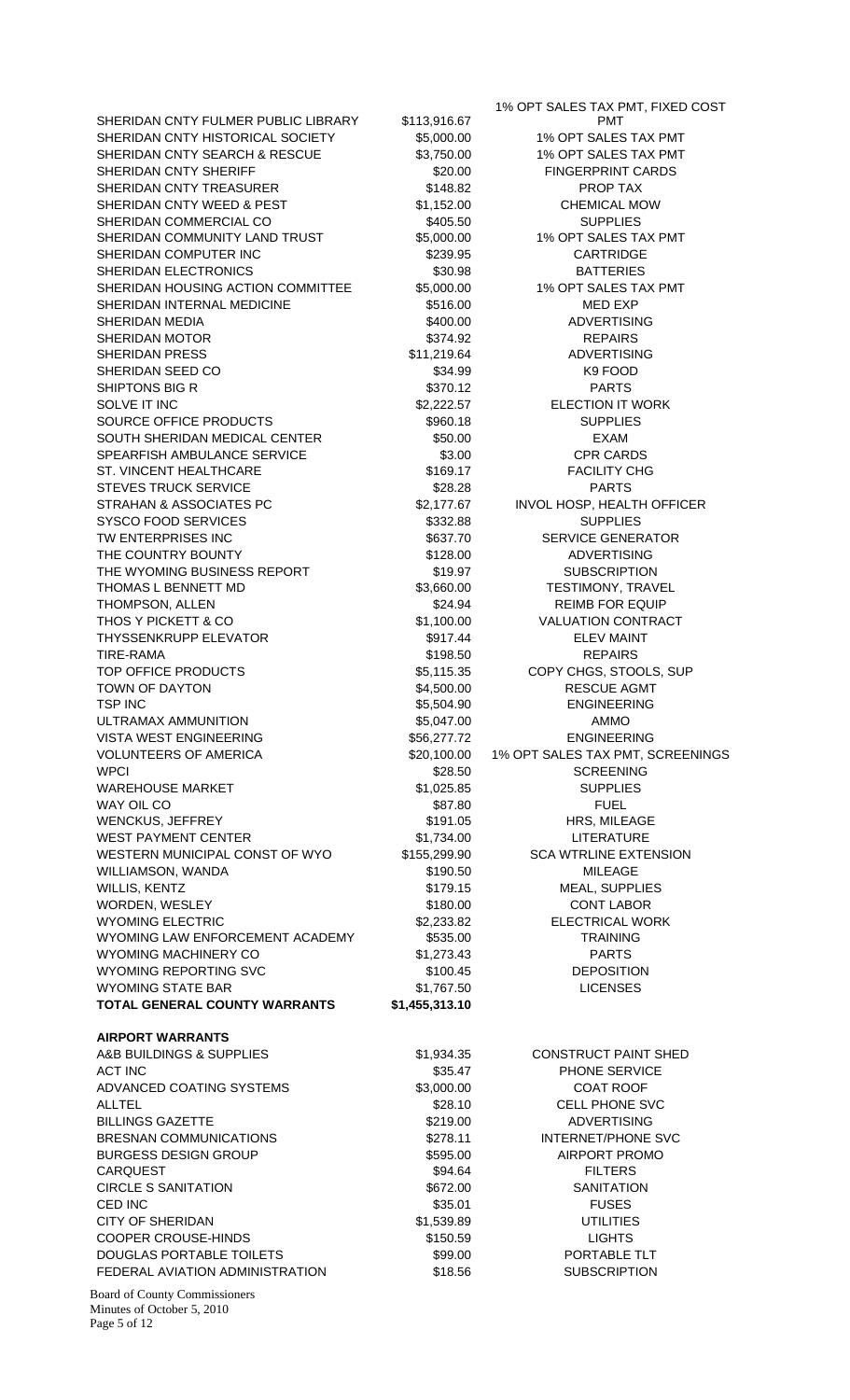| <b>FRY CONSTRUCTION</b>         | \$27,859.00  | <b>TERMINAL BLDG UPGRADE</b> |
|---------------------------------|--------------|------------------------------|
| <b>FSH COMMUNICATIONS</b>       | \$70.00      | <b>PAYPHONE SERVICE</b>      |
| <b>GRAINGER</b>                 | \$66.83      | <b>PARTS</b>                 |
| <b>HOME DEPOT</b>               | \$622.64     | <b>SUPPLIES</b>              |
| <b>ICM</b>                      | \$91,079.91  | GA RAMP, ACCESS RD RECONST   |
| <b>INDUSTRIAL TOWEL</b>         | \$55.12      | <b>SUPPLIES</b>              |
| <b>JERILEA PHILLIPS CPA</b>     | \$2,800.00   | <b>AUDIT PREP</b>            |
| KNECHT HOME CENTER              | \$29.94      | <b>CAULK</b>                 |
| <b>MASTERCARD</b>               | \$1,269.94   | <b>JULY BILLS</b>            |
| <b>MODERN ELECTRIC</b>          | \$4,371.52   | <b>GA RAMP RECONSTRUCT</b>   |
| <b>MONTANA DAKOTA UTILITIES</b> | \$3,136.14   | <b>UTILITIES</b>             |
| <b>MOUNTAIN VIEW BUILDING</b>   | \$80,525.66  | <b>GA RAMP RECONSTRUCT</b>   |
| NAPA AUTO PARTS                 | \$179.18     | <b>BATTERY</b>               |
| O'REILLY AUTO PARTS             | \$15.98      | OIL                          |
| PROLINE CONCRETE                | \$85,605.30  | <b>GA RAMP RECONSTRUCT</b>   |
| PTOLEMY DATA SYSTEMS            | \$7,589.00   | <b>COMPUTERS, SERVICES</b>   |
| <b>SCA PETTY CASH</b>           | \$22.36      | POSTAGE, MEALS, EASEMENT     |
| <b>SHERWIN WILLIAMS</b>         | \$51.39      | <b>SUPPLIES</b>              |
| SHERIDAN PRESS                  | \$412.20     | <b>ADVERTISING</b>           |
| SMITH, TINA JO                  | \$58.30      | <b>MILEAGE</b>               |
| TIRE RAMA                       | \$89.95      | <b>ROTATION</b>              |
| <b>VISTA WEST</b>               | \$30,876.71  | <b>ENGINEERING</b>           |
| <b>WALMART</b>                  | \$74.51      | <b>SUPPLIES</b>              |
| <b>WESTERN EXTINGUISHERS</b>    | \$102.00     | <b>MAINT</b>                 |
| <b>WYOMING MACHINERY</b>        | \$165.12     | <b>FILTERS</b>               |
| <b>TOTAL AIRPORT WARRANTS</b>   | \$345,828.42 |                              |
| AGENDA                          |              |                              |

The published agenda was approved as amended.

### ANNOUNCEMENTS

 The Chairman recognized Dayna Dewey, Clerk of District Court office, for ten years of service. He recognized Mike Mullikin, Sheriff's Office, for five years of service. Each will receive \$20 in Chamber Bucks and a certificate of appreciation.

The Chairman advised that there are two vacancies on the Fair Board to fill unexpired terms, one to January 2012 and the other to January 2015. Please refer to the County's website at www.sheridancounty.com and click on Boards for an application and general information on the Fair Board.

 The Chairman announced that Sheridan County is participating in the City's Fall Free Landfill Days, October 23-24 and October 30-31. If asked at the Landfill, residents should give their address.

## CIRCUIT COURT

 Judge Sampson advised the Board that he had selected Shelley Cundiff to act as a part-time magistrate and said she is a tremendous attorney. Pursuant to its duty under Wyo. Stat. 5-9-210(b), the Board gave its approval to the selection of Shelley Cundiff as a part-time magistrate for the Circuit Court of the Fourth Judicial District in Sheridan County. PUBLIC COMMENTS

 Jack Smith, Abandoned Mine Land Division of DEQ, reported on the on-going projects of the Division in Sheridan County. The Division has been actively mitigating past mine damage and restoring these areas. Mr. Smith's PowerPoint presentation addressed the old mine areas of Hidden Water and Carney, which have active sink holes; and the success of Kleenburn, now a County park. He said subsidence mitigation will be scheduled for the Storm King, Acme, Monarch, Kooi, Dietz, and Arvada mine areas. These are termed small wagon mines of the era that present some fire and environmental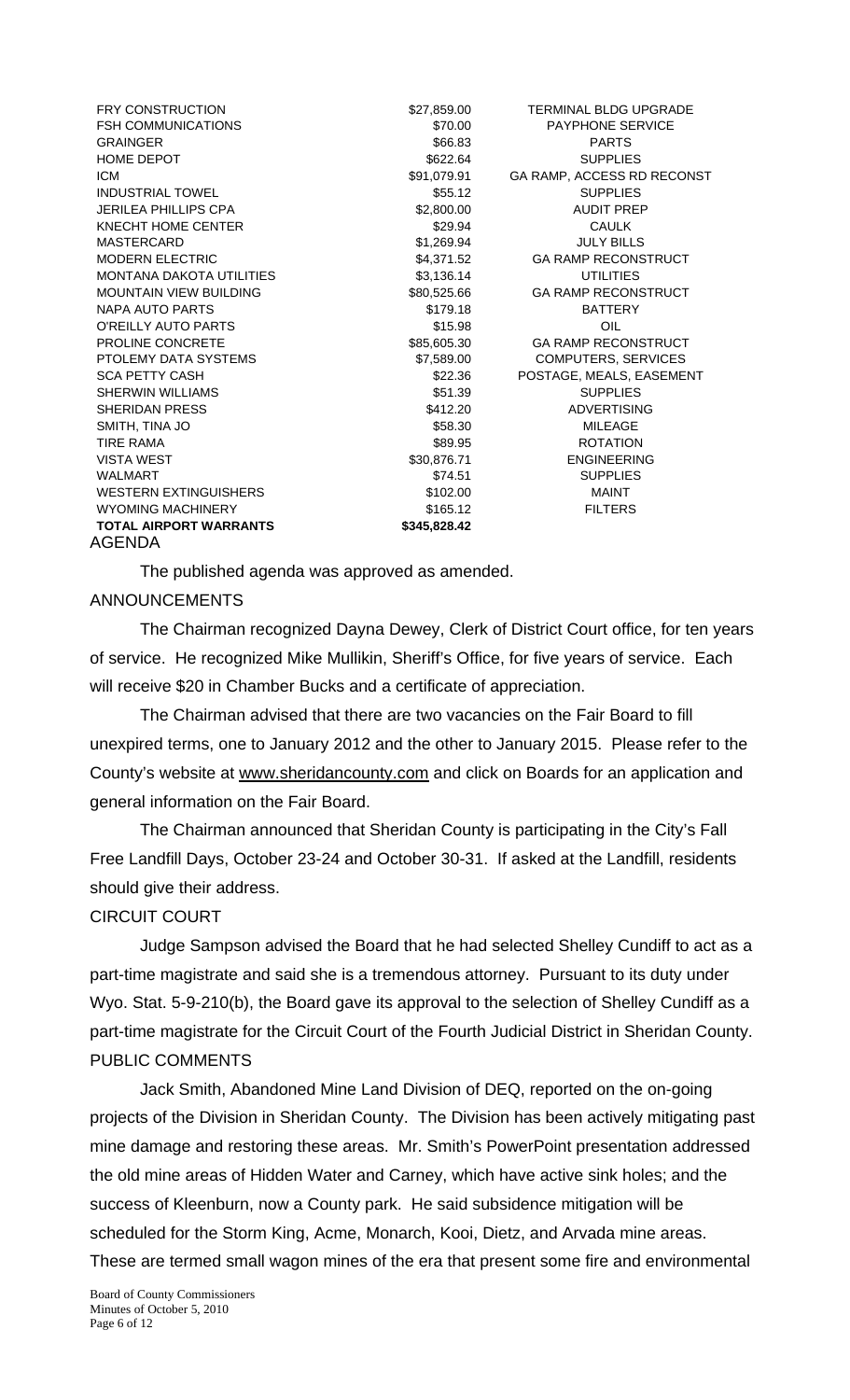hazards. He gave a brief history of the Plachek Pit, an old surface mine from the 1950s, and the Hotchkiss mine to its west. The Black Diamond coal tipple is one of three in the state and a possible historical stabilization project. Mr. Smith noted that his office is working with the County's GIS office to produce an underground mine map that would be helpful to landowners. The Commissioners thanked Mr. Smith for these annual updates. COUNTY AIRPORT

 Airport Manager John Stopka reported on the planned rehabilitation of runway 14/32. He said that a previous bid letting had been rejected, but now the FAA had asked that the project be rebid as funding was available. He said three bids were received, with only McMurry Ready Mix Company meeting the requirements of the Disadvantaged Business Enterprise Goal. The Board awarded the bid for the rehabilitation, using "porous friction course", to McMurry, in the amount of \$3,216,322.50, and authorized the Chairman to sign the Notice of Award and all contract documents associated with the project.

 Mr. Stopka stated that the FAA has issues with the current Aircraft Rescue and Firefighting vehicle, a 1993 Oshkosh, which has been planned for replacement in 2012. Two bids were received for a new ARFF vehicle, which takes about 360 days to build. The Board awarded the bid for the purchase to the low bidder, Rosenbauer America of Wyoming MN, in the amount of \$632,302, and authorized the Chairman to sign the Notice of Award and all contract documents associated with the project.

## STATE LANDS/WYDOT QUARRY; Q-06-006

 Land Development Coordinator Robin DeBolt reported that the application period to renew this quarry is too lengthy to process before the October 3, 2010 expiration date. She said the State Lands Office is the owner and WYDOT is the operator of the quarry, which was approved in 2006. This quarry is located off Black Mountain Road in the Bighorn Mountains. The Board granted a six-month extension of the expiration date to April 3, 2011 with the condition that the applicant submit a complete quarry application to the Sheridan County Planning Office by October 29, 2010. Failure to do so will void the six-month quarry operations extension and all quarry operations at the site shall cease until action can be taken on a new quarry permit for the site. STORY WASTE WATER SYSTEMS

 County Engineer Ken Muller advised that Tom Pilch with Pilch Engineering has agreed to develop guidelines for permitting and tracking waste water systems, along with development of design and performance standards for construction, due to the unique soil compositions and small-sized lots in the Story area. Mr. Muller said these rules would eventually be considered by the Board for adoption and incorporation into the County's present Rules and Regulations Governing Waste Water Facilities. He said these rules are needed to protect the aquifer and ensure safe drinking water for Story residents. The Board approved the agreement with Pilch Engineering, in an amount not to exceed \$11,220, for a term to October 15, 2011. Public meetings will be held to apprise residents of this project.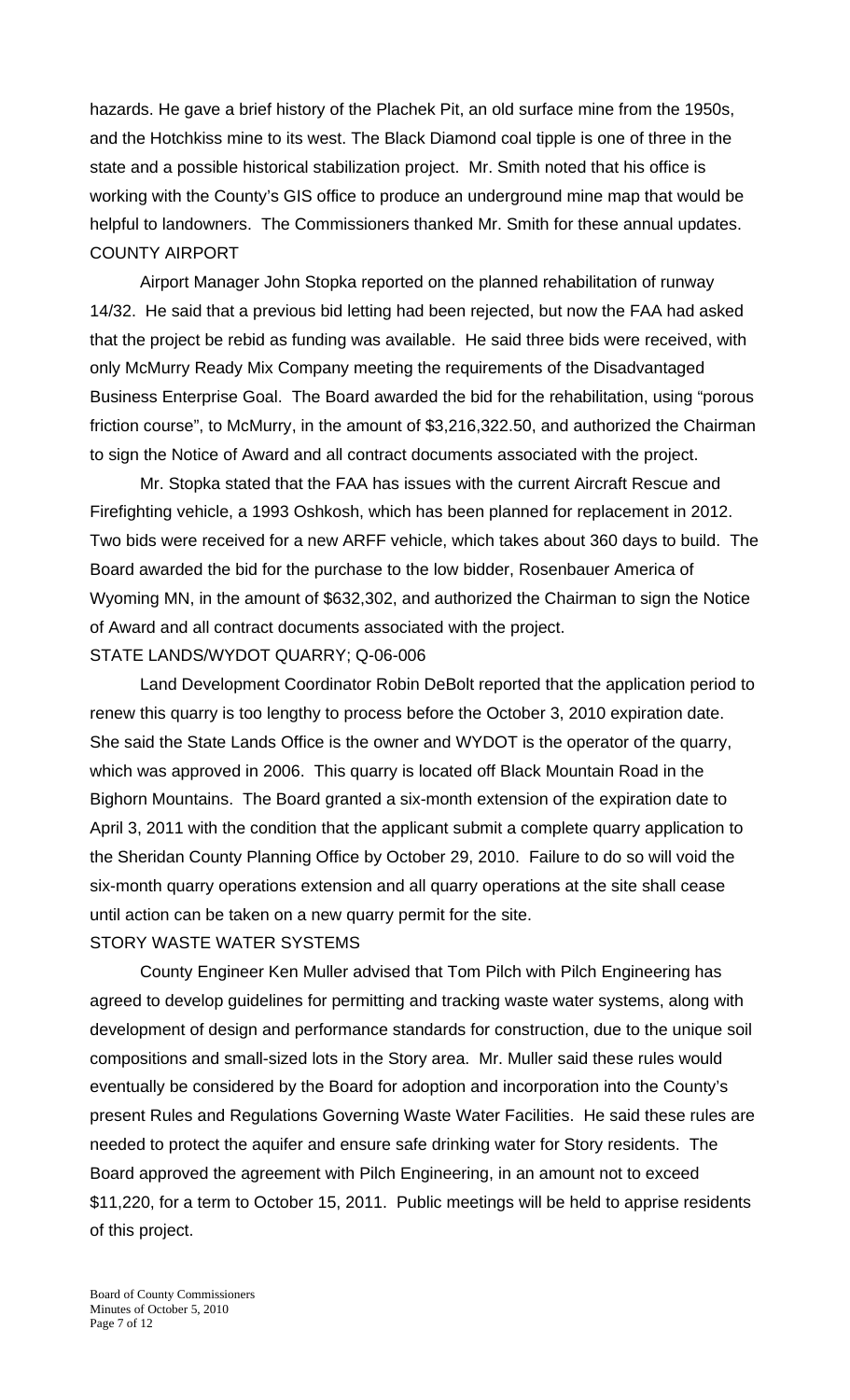## HOMELAND SECURITY

 Emergency Management Coordinator Dave Coleman advised that the 2010 Interoperable Emergency Communications Grant Program must be dedicated to the existing Wyolink communications project. He said that a mandatory 25% match is required if purchasing equipment and that this funding could be used at the Sheriff's communications center. The Board accepted the grant funding, in the amount of \$9,621.97, and authorized the Chairman to execute the agreement, for a term through March 31, 2013.

## COURTHOUSE SECURITY

 Administrative Director Renee Obermueller advised that three change orders to the Collins Communications, Inc. contract were necessary to enhance the security systems within the Courthouse. She said additional cameras, panic button modules, and additional access control systems for 13 doors were purchased, with all installations to be completed soon. The Board affirmed the approval of these change orders that total \$36,137.01.

 Ms. Obermueller said security upgrades to the Circuit Court location are required to provide better access control for jurors, employees and the public. The Board authorized the Chairman to execute an agreement with TSP, Inc. to design and provide construction administration for security upgrades to the Circuit Court area of the Historic Courthouse, in the amount of \$9,170, for a term ending September 16, 2011. BUDGET

 The Board approved Resolution 10-10-032, acknowledging that the budget officer has prepared and published on September 30, 2010 the annual statement for the fiscal year ending June 30, 2010, and that the statement be entered into the records of the County.

#### RESOLUTION 10-10-032 FY 2009-2010 ANNUAL STATEMENT SHERIDAN COUNTY, WYOMING

WHEREAS, pursuant to Wyoming Statute 18-3-515, the Board of County Commissioners at their regular July meeting shall request a statement of the receipts and expenditures of the County for the preceding twelve months; and

WHEREAS, the Board of County Commissioners did request the statement of receipts and expenditures of the County for the preceding twelve months at their July 20, 2010 regular meeting; and

WHEREAS, the budget officer has prepared the annual statement for the fiscal year ending June 30, 2010.

NOW, THEREFORE, BE IT RESOLVED by the Board of Sheridan County Commissioners that the annual statement be entered into the record and be published in the designated newspaper of the County.

|                             | 07/01/2009-6/30/2010 | <b>Budget</b>  |
|-----------------------------|----------------------|----------------|
| <b>INCOME</b>               |                      |                |
| <b>Federal Revenues</b>     |                      |                |
| PILT                        | \$840,431.00         | \$930,000.00   |
| <b>Forest Reserve</b>       | \$170,182.00         | \$192,000.00   |
| Sub-total: Federal Revenues | \$1,010,613.00       | \$1,122,000.00 |
|                             |                      |                |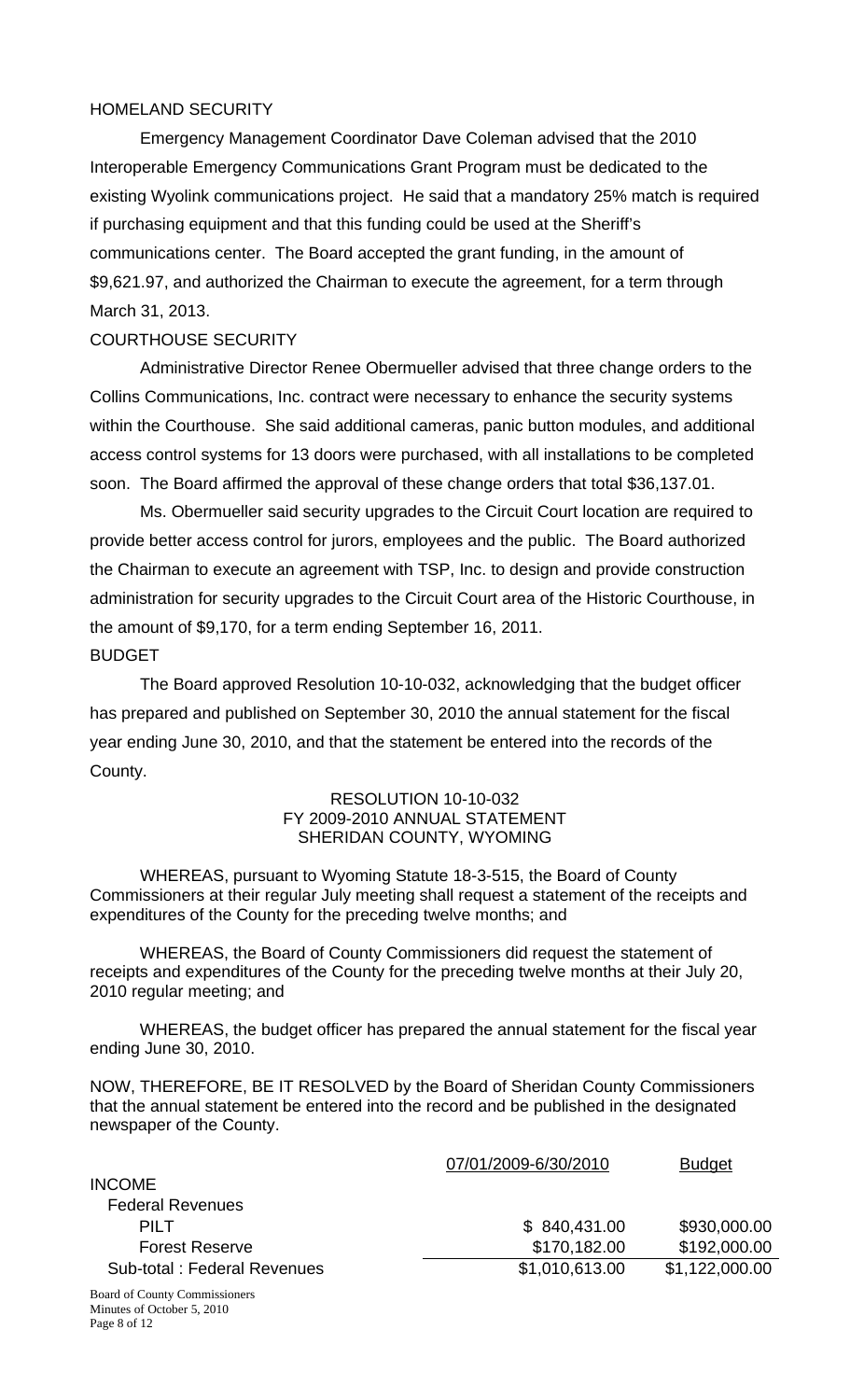| <b>State Shared Revenues</b>                 |                       |                 |
|----------------------------------------------|-----------------------|-----------------|
| Sales Tax (State Municipalities)             | \$2,563,722.00        | \$3,000,000.00  |
| 5% Sales Tax Use Tax                         | \$53,435.00           | \$20,000.00     |
| <b>Severance Tax</b>                         | \$310,778.00          | \$200,000.00    |
| "Over the Cap" Severance Tax                 | \$839,412.00          | \$839,412.00    |
| Other                                        | \$47,510.00           | \$34,200.00     |
|                                              |                       |                 |
| Gas Tax Special (Fuel Tax-Diesel)            | \$278,998.00          | \$203,000.00    |
| <b>Gasoline Tax</b>                          | \$177,991.00          | \$175,000.00    |
| <b>Industrial Impact Assistance</b>          | \$11,073.00           | \$<br>0.00      |
| ST of WY Food Tax Relief                     | \$294,319.00          | \$275,500.00    |
| <b>Sub-total: State Shared Revenues</b>      | \$4,577,238.00        | \$4,747,112.00  |
| <b>Locally Generated Revenues</b>            |                       |                 |
| <b>Property Taxes Current</b>                | \$9,545,418.00        | \$9,732,500.00  |
| Motor Vehicle Fees (County Auto)             | \$994,211.00          | \$850,000.00    |
| <b>Pro-Rate County Auto Carriers</b>         | \$21,364.00           | \$15,000.00     |
| <b>Sub-total: Locally Generated Revenues</b> | \$10,560,993.00       | \$10,597,500.00 |
| <b>Gross Departmental Revenues (Fees)</b>    |                       |                 |
| Licenses/Permits                             | \$188,368.00          | \$162,100.00    |
|                                              |                       |                 |
| Rents\Royalties\Fines                        | \$79,861.00           | \$75,900.00     |
| WY Star Interest General County              | \$22,873.00           | \$60,000.00     |
| Interest-General Co Checking                 | \$174,616.00          | \$101,500.00    |
| General Delinquent Tax Int\Penalty           | \$92,710.00           | \$8,500.00      |
| <b>Charges for Services</b>                  | \$1,445,919.00        | \$1,146,300.00  |
| Sale of Assets                               | \$111,010.00          | 0.00<br>\$      |
| Sub-total : Gross Departmental               | \$2,115,357.00        | \$1,554,300.00  |
| Revenues (Fees)                              |                       |                 |
| <b>Reimbursement from Cap Tax</b>            | \$180,618.00          | \$<br>0.00      |
|                                              |                       |                 |
| <b>All Others</b>                            | \$194,261.00          | \$37,500.00     |
| Sub-total: Fees                              | \$374,879.00          | \$37,500.00     |
|                                              |                       |                 |
| <b>Special Funds</b>                         |                       |                 |
| <b>Capital Facilities 2004</b>               | \$1,970,632.00        | \$2,000,000.00  |
| Capital Facilities 2004 Interest             | \$61,134.00           | \$25,000.00     |
| <b>CFT Contra Road</b>                       | \$6,000.00            | \$0.00          |
| <b>SCRF</b>                                  | \$371,354.00          | \$375,000.00    |
| One Cent Optional                            | \$1,963,975.00        | \$2,100,000.00  |
| E911                                         | \$295,577.00          | \$282,500.00    |
|                                              |                       |                 |
| <b>WIC</b>                                   | \$8,748.00            | \$16,800.00     |
| <b>Fire District</b>                         | \$387.00              | \$0.00          |
| Grants                                       | \$3,396,497.00        | \$6,391,578.00  |
| Sub-total: Special Funds                     | \$8,074,304.00        | \$11,190,878.00 |
| <b>Total: INCOME</b>                         | \$26,713,384.00       | \$29,249,290.00 |
|                                              | 07/01/2009-06/30/2010 |                 |
| <b>EXPENSES</b>                              |                       | <b>Budget</b>   |
|                                              |                       |                 |
| <b>COMMISSIONERS</b>                         | \$385,540.00          | \$409,440.00    |
| <b>COUNTY CLERK</b>                          | \$498,498.00          | \$507,577.00    |
| <b>ELECTIONS</b>                             | \$133,859.00          | \$217,981.00    |
| <b>TREASURER</b>                             | \$361,736.00          | \$384,109.00    |
| <b>ASSESSOR</b>                              | \$619,033.00          | \$636,395.00    |
| <b>SHERIFF</b>                               | \$2,105,640.00        | \$2,216,933.00  |
| <b>DETENTION/JAIL</b>                        | \$2,405,106.00        | \$2,642,094.00  |
|                                              |                       |                 |
| Board of County Commissioners                |                       |                 |

Minutes of October 5, 2010 Page 9 of 12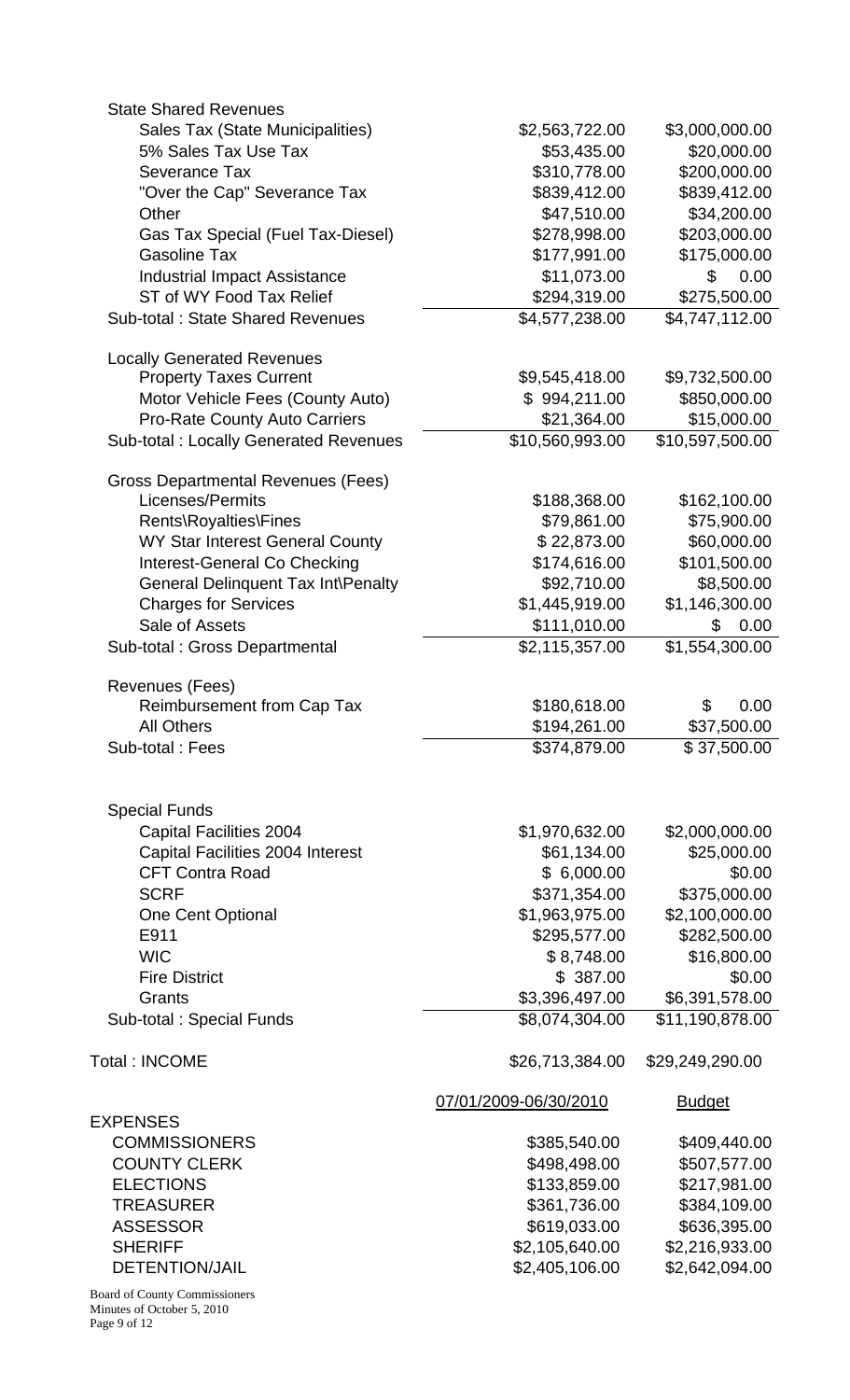| <b>ATTORNEY</b>                   | \$1,064,140.00  | \$1,105,882.00  |
|-----------------------------------|-----------------|-----------------|
| <b>CIRCUIT COURT</b>              | \$3,397.00      | \$4,000.00      |
| <b>PUBLIC WORKS</b>               | \$1,017,335.00  | \$1,078,804.00  |
| <b>CORONER</b>                    | \$48,241.00     | \$48,250.00     |
| <b>EXTENSION</b>                  | \$137,410.00    | \$157,141.00    |
| <b>CLERK OF DISTRICT</b>          | \$432,954.00    | \$471,066.00    |
| <b>EMERGENCY MGMT</b>             | \$45,316.00     | \$51,117.00     |
| <b>BUILDING &amp; MAINTENANCE</b> | \$362,452.00    | \$440,772.00    |
| <b>ROAD &amp; BRIDGE</b>          | \$1,328,931.00  | \$1,460,240.00  |
| IT                                | \$401,127.00    | \$479,351.00    |
| <b>COMMUNITY HEALTH</b>           | \$518,490.00    | \$548,120.00    |
| <b>ADMINISTRATION</b>             | \$303,199.00    | \$314,402.00    |
| <b>FIXED COSTS</b>                | \$2,731,125.00  | \$3,588,136.00  |
| <b>CAPITAL FUNDING</b>            | \$3,299,451.00  | \$3,546,600.00  |
| <b>SPECIAL FUNDS</b>              |                 |                 |
| ONE CENT OPTIONAL                 | \$1,787,499.00  | \$1,995,000.00  |
| $E-911$                           | \$421,562.00    | \$429,680.00    |
| <b>WIC</b>                        | \$10,359.00     | \$16,800.00     |
| <b>CAP TAX ROADS</b>              | \$4,100,796.00  | \$7,974,048.00  |
| <b>SCRF (COUNTY ROAD FUND)</b>    | \$84,383.00     | \$176,756.00    |
| <b>GRANTS</b>                     | \$963,130.00    | \$1,406,998.00  |
| Total: EXPENSES                   | \$25,570,709.00 | \$32,307,692.00 |

APPROVED this fifth day of October, 2010.

BOARD OF COUNTY COMMISSIONERS Sheridan County, Wyoming **Attest:** /s/Steve Maier, Chairman /s/Eda S. Thompson, County Clerk (Signature notarized)

## AMBULANCE SERVICE

 Ms. Obermueller reported that One-Cent Optional Tax and SLIB grant funding had been used to purchase a new ambulance, which will be added to the leased vehicles provided to Rocky Mountain Ambulance Service. The Board approved an amendment to the agreement with Rocky Mountain which states that the agreement now covers three leased vehicles in Section 2, paragraph b. and entering the vehicle description into Exhibit A of that agreement.

### IT SUPPORT SERVICES

 To provide IT support when the County's IT Manager is unavailable, the Board approved a Service Agreement for Information Technology Support Services with Ptolemy Data Systems of Sheridan. These services shall be provided on an as-needed basis per stated fees in the agreement.

## PROPERTY PURCHASE

 Ms. Obermueller reported that valuable election equipment is currently being stored in a leased facility at \$1,000/month. The election equipment must be in a controlled temperature environment and batteries are to be periodically charged. The County's building and maintenance equipment is being housed at three locations, one of which must be vacated due to code requirements on combustibles. She said that purchase of the property addressed as 250 Gladstone Street would enable these storage needs to be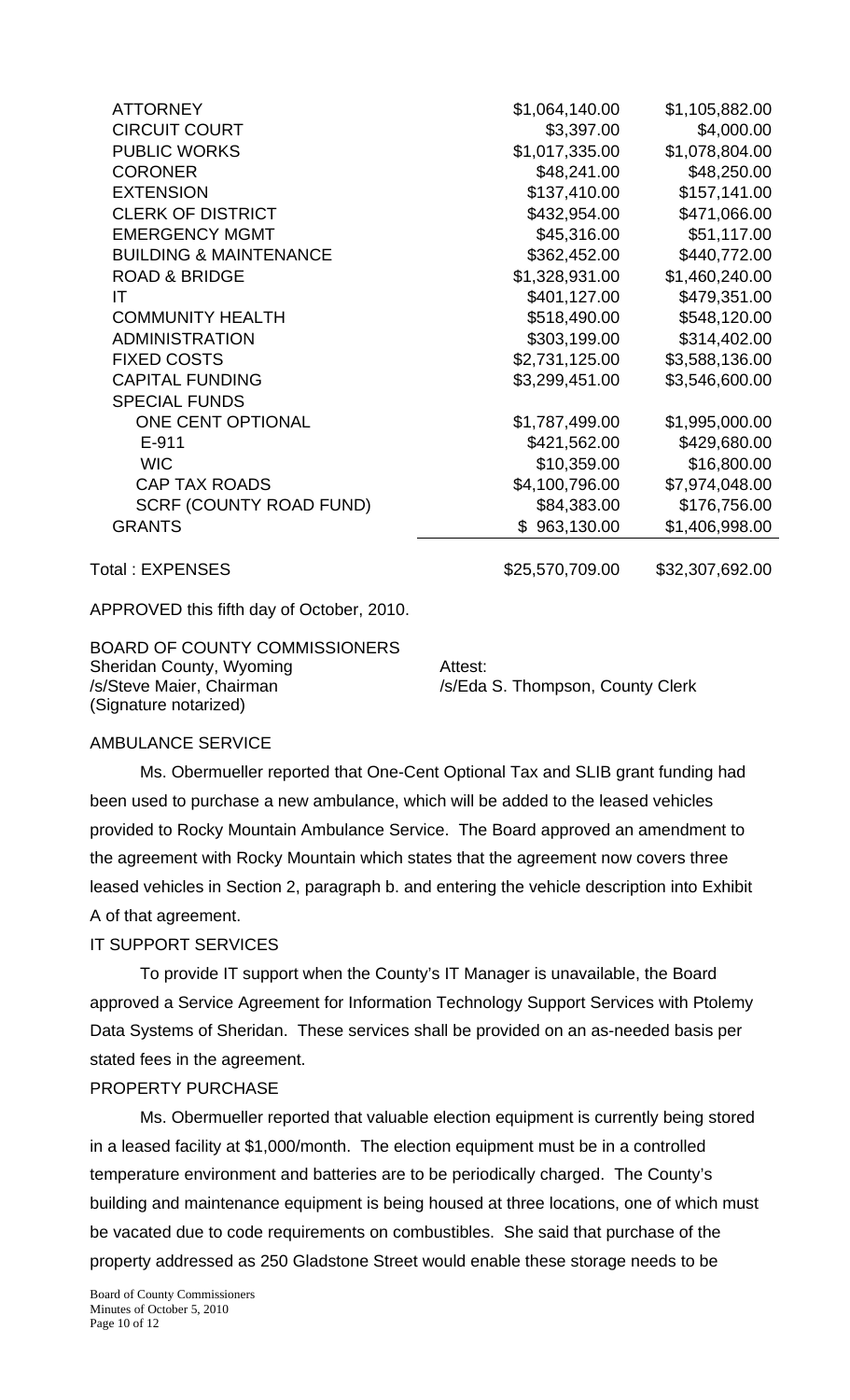consolidated in a location in close proximity to the Courthouse. A courtesy demolition estimate was provided at \$20,000. Commissioner Cram said there is also a strong need for protected County record storage. The Board approved the purchase of this real estate, in the amount of \$94,000, and authorized the Chairman to execute the Purchase Agreement and all closing documents as required. A future building on this site will satisfy these stated needs.

# BUSINESS INCUBATOR FACILITY

 Ms. Obermueller advised that the County and Forward Sheridan had previously entered into an agreement whereby Forward Sheridan would manage a business incubator facility. This facility is to be housed in Unit A of Lot 6, Double Eagle Tech Park, 1981 Double Eagle Drive. She said the unit would have 17 rooms, with the potential to bill electrical and HVAC separately, with shared board, reception and kitchen areas. Ms. Obermueller said Forward Sheridan will pay \$2,000/month rent to the County and sublet to small businesses. Further revenue will be returned to the County through a Revenue Recapture Plan, which provides for 20% to be held by Forward Sheridan for maintenance and upgrades, and 80% reserved by the County to fund future economic development projects. She said that with the grant funding, the County has not had to invest any funds in this project and will realize income from the facility.

 Upon a question about how high-electrical usage by a data center type business could be tracked, it was stated that Forward Sheridan would set appropriate rents for the businesses in the facility.

 The Board accepted the Business Ready Community Grant and Loan Program maximum funding of \$909,000 for this facility, and authorized the Chairman to execute the grant agreement with the Wyoming Business Council which shall terminate on June 30, 2015.

 The Board also approved the purchase of the real estate described as Unit A of Lot 6 of the Double Eagle Tech Park, in the amount of \$1,010,000, consisting of the grant of \$909,000, and the seller's in-kind donation of \$101,000. The Chairman was authorized to execute the Purchase Agreement and all closing documents as required. LICENSE AGREEMENTS

 Mr. Muller commented that the City of Sheridan and the County have partnered in the Goose Creek Flood Notification Network project. For this reason, the County has chosen to waive required fees for the following license agreements.

 (1) The Board approved Sheridan County License Agreement 10-17LA to the City of Sheridan to install a stream/rain gauge station within the right-of-way of Bird Farm Road and waived the required fee.

 (2) The Board approved Sheridan County License Agreement 10-18LA to the City of Sheridan to install a stream/rain gauge station within the right-of-way of Beaver Creek Road and waived the required fee.